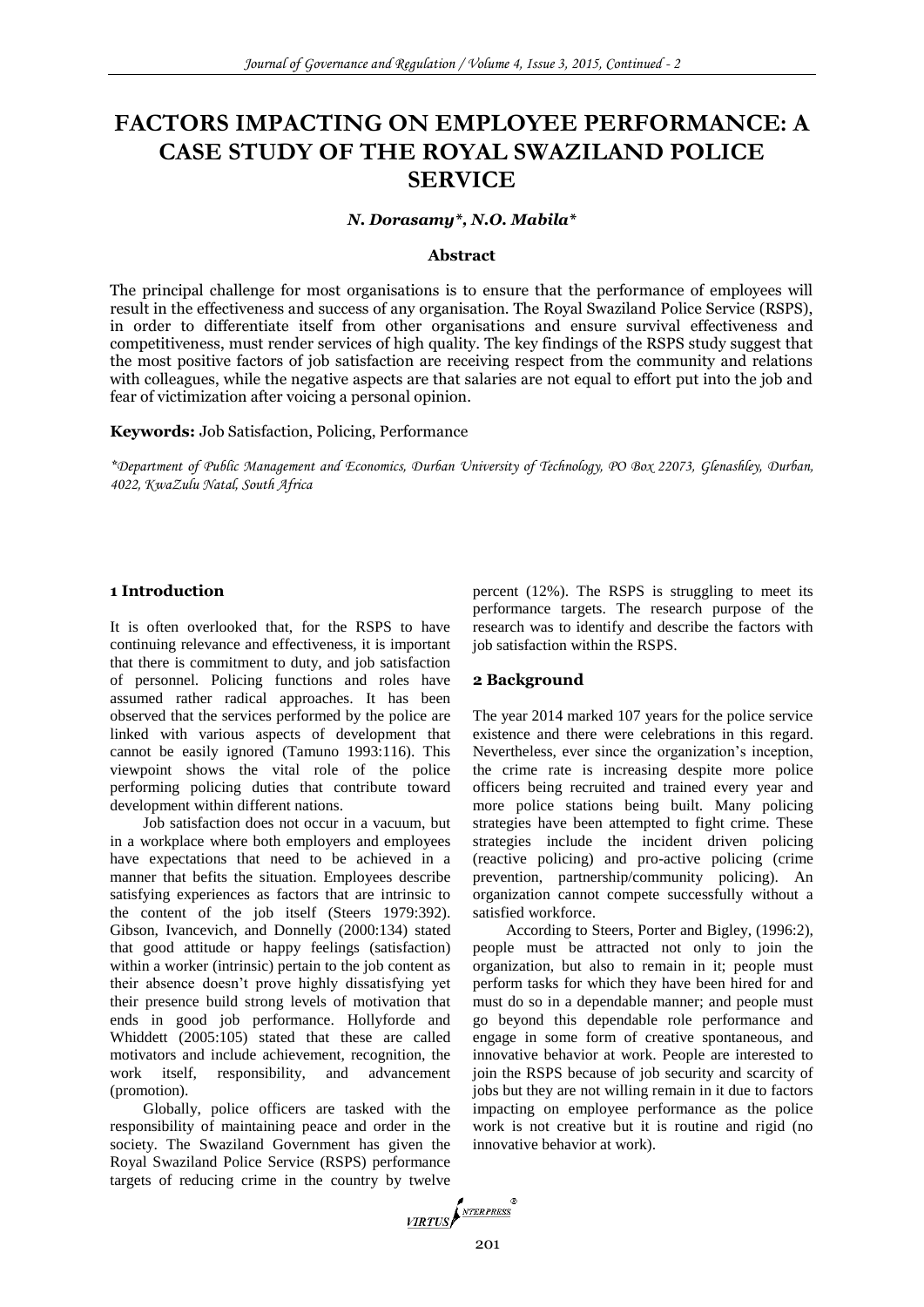# **3 Factors influencing job satisfaction**

According to Arnold and Feldman (1996:86), there are a variety of factors that make people feel positive and negative about their job. For several decades, numerous studies have attempted to classify and determine factors influencing job satisfaction.

# *3.1 Working conditions/living conditions*

Moomaw and Pearson (2005:38) indicated that working conditions are more related to satisfaction, than background variables such as sex, age, or years of experience. Luthans (1998:146) stated that, if working conditions are good, for example, clean and attractive surroundings – employees will find it easier to carry out their jobs. The absence of such working conditions, amongst other things, can impact poorly on the workers mental and physical well-being (Baron and Greenberg 2003:159-160).

In police camps (police houses), the serious shortage of accommodation has reached a stage where even sitting rooms are now converted to bedrooms. The current situation is that three police constables living with or without their families are to share a twobedroom house normally designed for one police officer and his or her family members. The sharing setup is that Police Constable A uses the master bedroom to keep his/her bed and all valuable goods such as wardrobe, refrigerator, television set, chairs and pots; Police Constable B uses the second bedroom to keep all his/her belongings and Police Constable C uses the sitting room as his/her bedroom. All police constables live on this sharing basis. The accommodation problem has escalated up to the rank of sergeants, who, since the year 2011, were forced to share a house with police constables (their subordinates). Currently, this scenario has not affected the senior ranks (from Inspector to Commissioner of police).

In an article in the Times of Swaziland (16 July 2012:4), the Commissioner of Police was quoted as saying "*the police are packed like sardines in the government houses they live in; we have a huge accommodation problem in the Police Service".* It is clear that, from the Commissioner of Police above statement, the living conditions of police officers in the RSPS, as one of the factors that influence job satisfaction, need urgent attention.

According to Hullis-Turner (1999:271), an environment conducive to work should meet the following criteria: it should be physically acceptable; it should be safe; and it should satisfy social needs. Failure to provide these facilities makes it impossible for employees to carry out their jobs effectively, thereby promoting dissatisfaction. It is absolutely crucial that a conducive environment be established (Botha 2000:211).

# *3.2 Interpersonal relationships at work*

Robbins (2001:443) states that the relationship between the organisation and its staff is governed by what motivates them to work, and the fulfilment they derive from it. The RSPS advocates that police officers maintain a good work relationship amongst themselves. This is instilled during the police basic recruit training. Further, employees usually have certain expectations concerning the attitude of their seniors, and their satisfaction is influenced by whether the attitude of the seniors conforms to their expectations or not (Gruneberg 1979:109). The RSPS is a disciplined organisation and the behaviour of subordinates toward their superiors is closely monitored for acts of ill-discipline. Not much emphasis is placed on a top-down approach, meaning that senior officers are not closely monitored regarding their attitude to junior officers with respect to working relationships.

# *3.3 Leadership*

According to Morrison (1993:271), leadership is the process whereby an individual influences other group members toward the attainment of a defined group or organisational goals. Sheehan and Cordner (1989:122) point out that good leadership is a critical element in police organisations because the organisation's best chance for achieving desired behaviour is through employee commitment to well-established professional values and goals and it is through leadership that police executives must seek that commitment. Gibson, Ivancevich, Donnelly and Konopaske (2003:402) suggest that a leader could make a difference in terms of end-result factors like performance, goal attainment, individual growth and development.

# *3.4 Salary and benefits*

Nel, Gerber, Van Dyk, Haasbroek, Schultz, Sono, and Werner (2003:59) mention that people perceive their remuneration as an indication of what they are worth to the organisation. Gibson, Ivancevich and Donnelly (1994:106) state that the amount of pay received by an employee may be perceived by an employee as fair or unfair. Chung (1977:23) warned that, if salaries are not market related, this can lead to dissatisfaction and discontent. Employees, in general, show their unhappiness by voicing out their grievances resulting in protest action. Some reflect their unhappiness by leaving the organisation for well paying jobs.

Interestingly, most organisations reward employees for membership (for belonging to the organisation) rather than performance (Armstrong 1990:78). This is visible in the RSPS, as police officers are paid a basic monthly salary. They are not paid according to work performance or meeting job targets as there is no effective performance

VIRTUS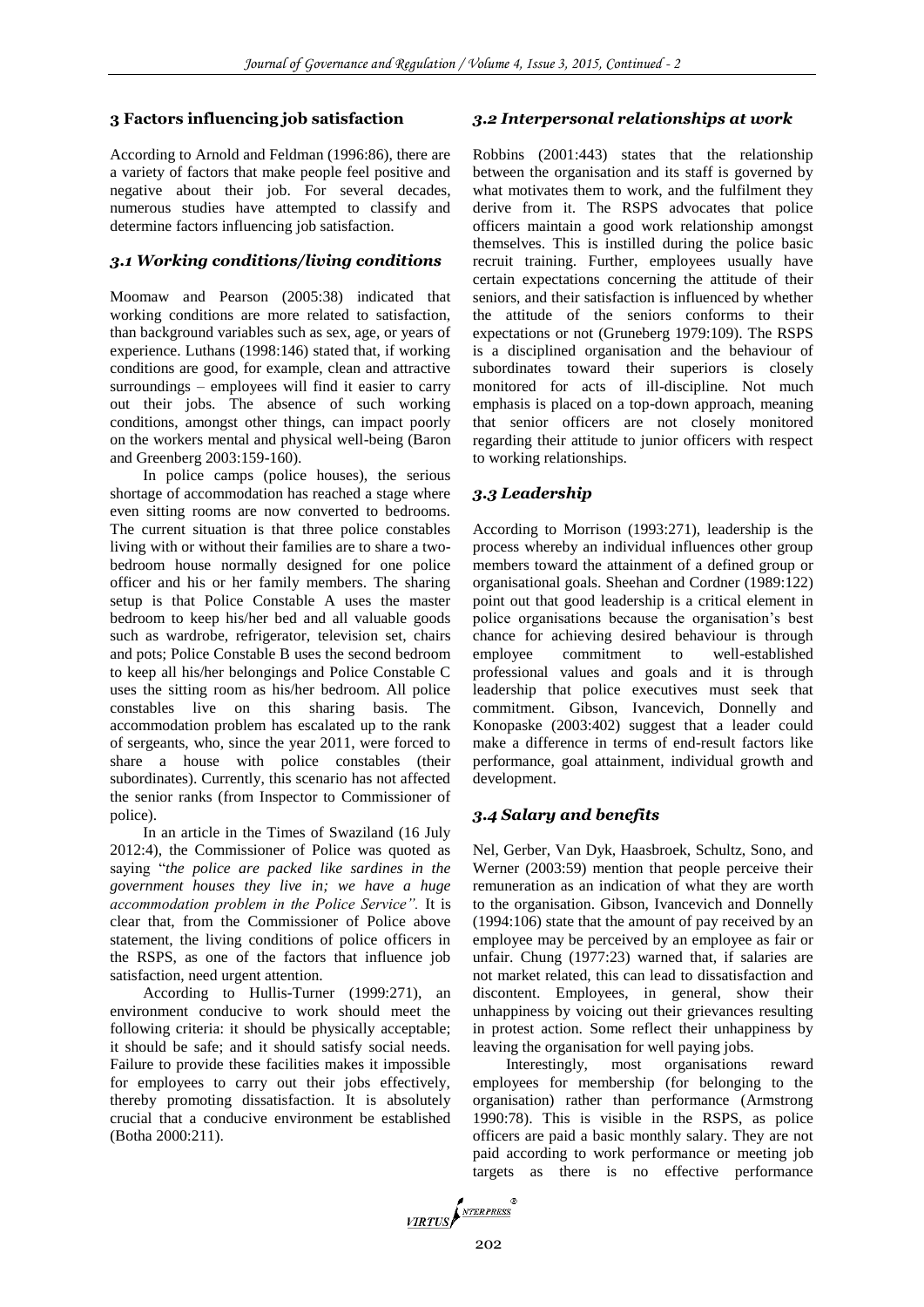management system in place. Luthans (2002:231) agrees that pay and benefits play a meaningful role in the attainment of high levels of needs satisfaction, but stresses that money is more persuasive than fringe benefits as it encourages employees to perform better, in recognition of services rendered.

## *3.5 Recognition*

According to Gerber, Nel, and Van Dyk (1998:42), recognition refers to the respect an employee enjoys among colleagues in the organisation, which is the result of the status value of the job. Tappen (1995:67) states that recognition promotes self-confidence and raises the self-esteem of employees by which productivity is increased. Long serving police officers, who have studied at various colleges and universities in their spare time, for instance, through distance learning, receive less recognition from the RSPS than graduates who are recruited in the RSPS fresh from the university, i.e., University of Swaziland.

### *3.6 Advancement and promotion*

Performance, if it can be accurately assessed, is often given significant weight in promotion and reward allocations. According to Chelladurai (2006:270), it is the frequency of promotions, the importance of promotions and the desirability of promotions that influence an employee's satisfaction level. Like most employees, police officers in the RSPS face challenges such that, in order to witness a significant increase in their salaries, there has to be a promotion.

## *3.7 Achievement*

Newstrom and Davis (1997:567) see achievement as a drive to overcome challenges and obstacles in pursuit of goals. Achievement is present when employees have feelings of personal accomplishment or the need to accomplish. Police work is challenging in that every reported crime presents new challenges and new ways of solving it, despite the fact that the same crime has been committed once again. In order for the police officer or an individual to experience achievement, he or she must be able to succeed, have abilities to solve job related problems, and perform effectively.

# *3.8 The job itself*

Hollyforde and Whiddett (2002:101) state that the work itself should include elements of the job such as creativity, challenge, variety, and an opportunity to do the job from beginning to end. Nel, Gerber, Van Dyk, Haasbroek, Schultz, Sono and Werner (2001:587) explain that, when the work itself is interesting with challenging tasks, it enables individuals to become what they are capable of becoming, getting a sense of recognition and feeling of self-fulfilment. Nel, Van Dyk, Haasbroek, Schultz, Sono, and Werner (2004:552-553) indicate that people would prefer a job that is interesting, challenging and would create opportunities for self-actualisation and recognition. Robbins (2005:7) also supports the view that employees tend to prefer jobs that give them opportunities to use their skills and abilities and which offer a variety of tasks, while providing feedback on how well they are performing.

# *3.9 Responsibility*

Marriner-Tomey (1996:69) is of the view that responsibility refers to what must be done to complete a task and the obligations created by it. Muller (1993:163) states that the manager must ensure that responsibilities are standardized for each job level and that each employee has a copy of his or her job description. If employees have the required skills and they know what to do, they tend to work hard and they become motivated in what they do (Muller 2001:144).

## *3.10 Job security*

The importance of job security stems from the fact that it is critical for influencing work-related outcomes (Yousef 1998:36). The shortage of adequate police officers appears to be a worldwide challenge. Police officers are not likely to be retrenched as new and complex crimes occur due to many factors which include unemployment, lack of recreational facilities and poverty**,** thereby continuously creating a need for a growing police force. Ivancevich and Matteson (2002:122) state that employees, whose jobs are guaranteed, have a positive influence on job satisfaction.

#### **4 Research methods**

The study used a quantitative and qualitative research approaches. This study adopted a purposive sampling technique as it was possible to identify in advance the targeted population. The study was confined to the two most densely populated and busiest of the four regions of Swaziland, namely, Hhohho, Manzini, Lubombo and Shiselweni region. Hhohho region and Manzini region have the highest crime rates and highest number of police officers per region. The Hhohho region consists of the capital city, of the country known as Mbabane, Piggs Peak and Lobamba areas. The Manzini region, known as the hub of the country, consists of Manzini city and the rural areas of Mafutseni, Malkerns, Matsapha, Bhunya, Mankayane and Mliba. The Manzini region has nine hundred and seventy four (974) police officers and Hhohho region has a total of seven hundred and fifty one (751) police officers covering all ranks. The target population was thus one thousand seven hundred and twenty five police officers which was the total of police officers in the two regions targeted by the study. This allowed each of these stratum a sample proportional to the size

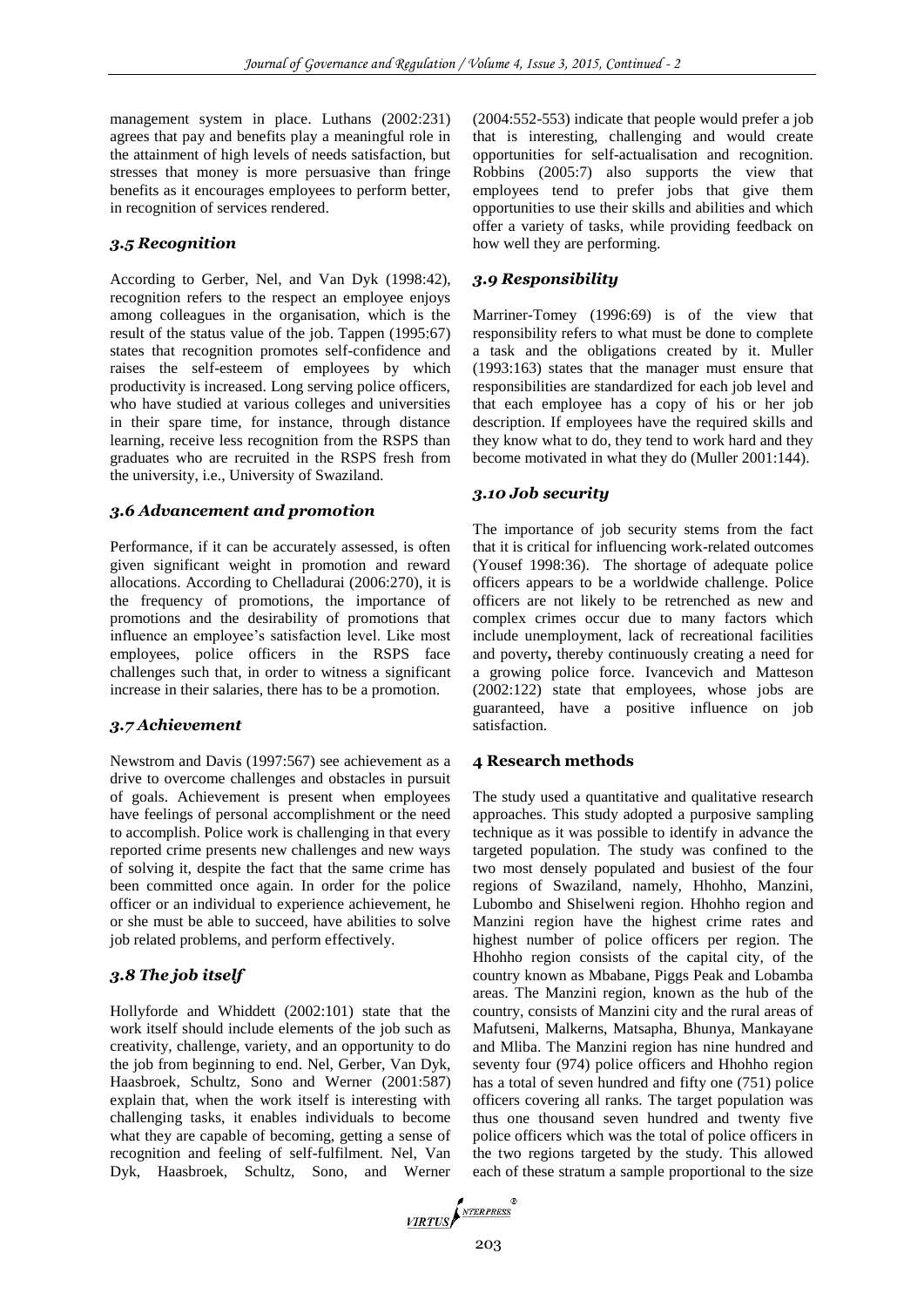of the strata, denoted by Nh, where the weight for each stratum is given as  $Wh = Nh/N$ . Hence, for Manzini region Wmz =  $974/1725 = 0.6$  while for Hhohho region Woo =  $751/1725 = 0.4$ .

Using conservative procedures to determine the percentage or the probability of the target population falling within a sample size, which is a representative of the total targeted population, the researcher assumed that the estimate can fall between 10 to 20 percent of the target population. So, taking 20 percent as the probability, the researcher choose 345 police officers to be in the sample; and further using the weights for the two regions, Manzini was represented by 207 police officers, whereas Hhohho was represented by 138 police officers. All police stations and police posts found within the two regions were visited and police officers at different levels were administered questionnaires. Questionnaires were handed to 345 police officers (respondents) using a personal approach as part of the quantitative research. Based on the literature review of job satisfaction research, the researcher developed a questionnaire including 13 questions on the impact of job satisfaction on performance as well as several demographic questions. Demographic questions included age, gender, years of service, highest academic standard, post level and geographical regions.

Interviews were conducted with the most senior officers of the rank of superintendent and senior superintendent of the two police regions. The qualitative research involved conducting recorded semi-structured interviews with 10 senior police officers, which included serving and retired officers. A focus group discussion was conducted with 9 junior police officers as a form of control in the qualitative research.

## **5 Data analysis**

The data was scientifically analyzed using the Scientific Package for Social Sciences (SPSS) version 12 and the Micro Soft (MS) Excel for graphical presentations. It enabled the researcher to describe and compare variables numerically. The response rate was one hundred percent. The number of respondents was 345. There were 209 and 136 female respondents. The results reflected that the males represented 61% of the sample size and the females represent 39%. It must be noted that the RSPS is a male-dominated institution. The Manzini region had a higher number of respondents of 60% and Hhohho had 40%. This is proportionate to the number of police officers posted in the two regions.

# *5.1 Quantitative analysis*

## *5.1.1 Working conditions*

The results in Figure 1 show that, in Swaziland, most police officers are comfortable with their work environment. 56 percent agreed that their work environment is comfortable against 21 percent who found that the work environment was not comfortable. Only 24 percent were neither comfortable nor uncomfortable. This result supports a statement by Luthans (1998:146) that if working conditions are good, for example, clean and attractive surroundings – employees will find it easier to carry out their jobs.



**Figure 1.** Respondents' perception with their work environment

## *5.1.2 Work relationships*

The results in Figure 2 show that most police officers in Swaziland do not have the opportunity to voice

their opinions without fear of victimisation. 58 percent disagreed that they have an opportunity to voice their opinions without fear of victimisation against 24 percent who have the opportunity to voice their

$$
\sqrt{IRTUS} \int_{\text{NTERPRESS}}^{\text{NTERPRESS}}
$$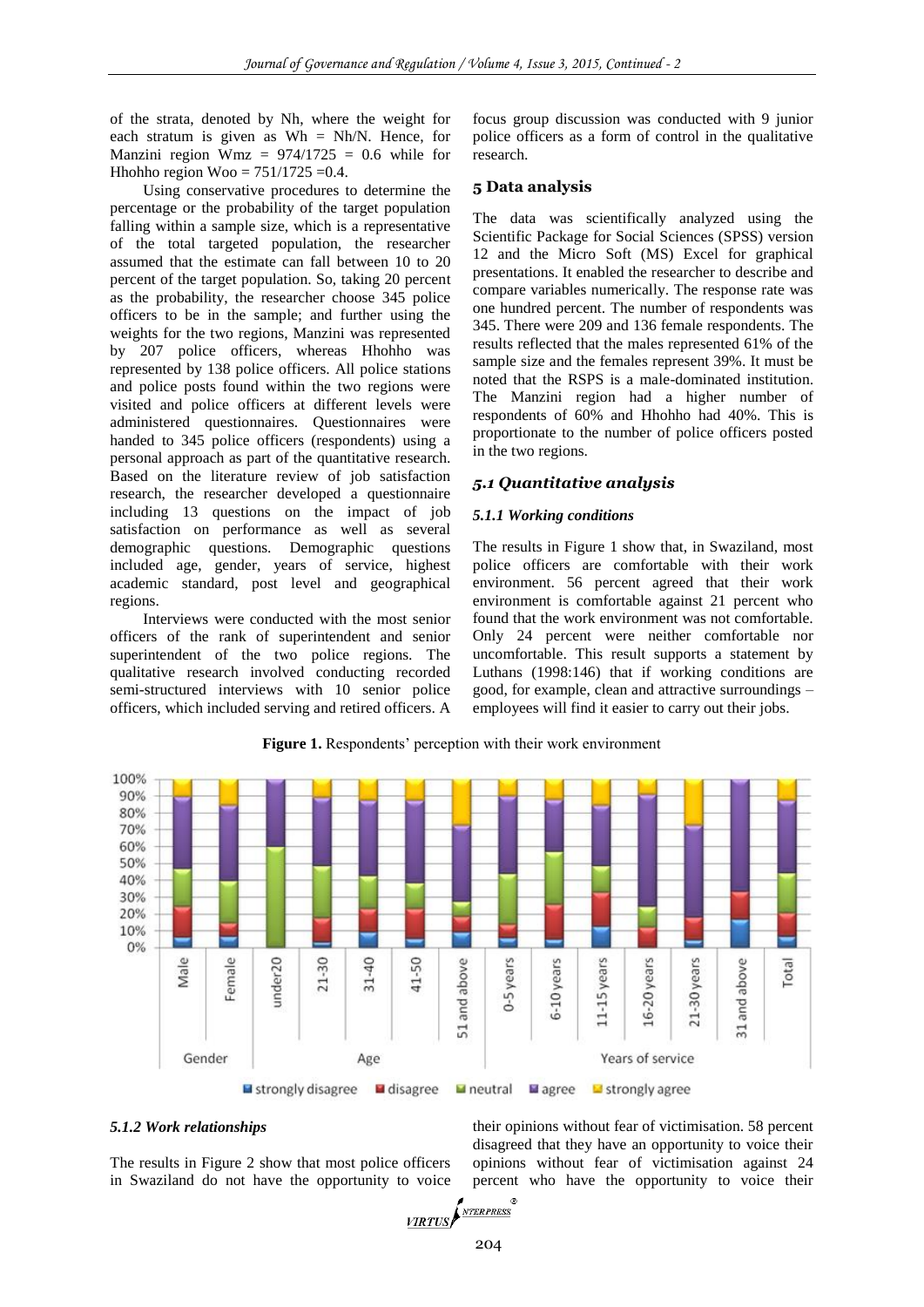opinions without fear of victimisation. Only 18 percent were neutral. Bragg (2002:18) emphasised that affording employees with the opportunity to voice

their concerns, play a vital role in ensuring interactional justice.



**Figure 2.** Respondents' views on the opportunity to voice their opinion without fear of victimisation

## *5.1.3 Leadership*

Figure 3 shows that 47 percent of the respondents are given delegated authority at work. 33 percent disagreed that they are not given delegated authority in their work. Only 20 percent were neither given nor not given delegated authority in their work. This finding supports the statement by Tomal (2007:24) that common to good leaders is the notion that they have belief in their people. It is worth mentioning that some supervisors, in the RSPS still view that delegating work means being incompetent on their part as supervisors yet it has to do with grooming future supervisors.

**Figure 3.** Respondents' views on being given delegated authority in their work



## *5.1.4 Salary benefits*

Figure 4 shows that most police officers' salary in Swaziland is not equal to the effort they put into the job. 59 percent disagreed that their salaries are equal to the effort they put into their jobs against 15 percent who are of the view that that their salary is equal to the effort they put in the job. Only 26 percent felt that their salary was neither equal nor not equal to the effort they put in job. Strong evidence exists that individuals who perform better like their jobs better because of the rewards often associated with good performance (Spector 1997:56). This finding supports a statement by Nel *et al.* (2003:59) that people perceive their remuneration as an indication of what they are worth to the organisation.

$$
\underbrace{\text{VIRTUS}}_{205}
$$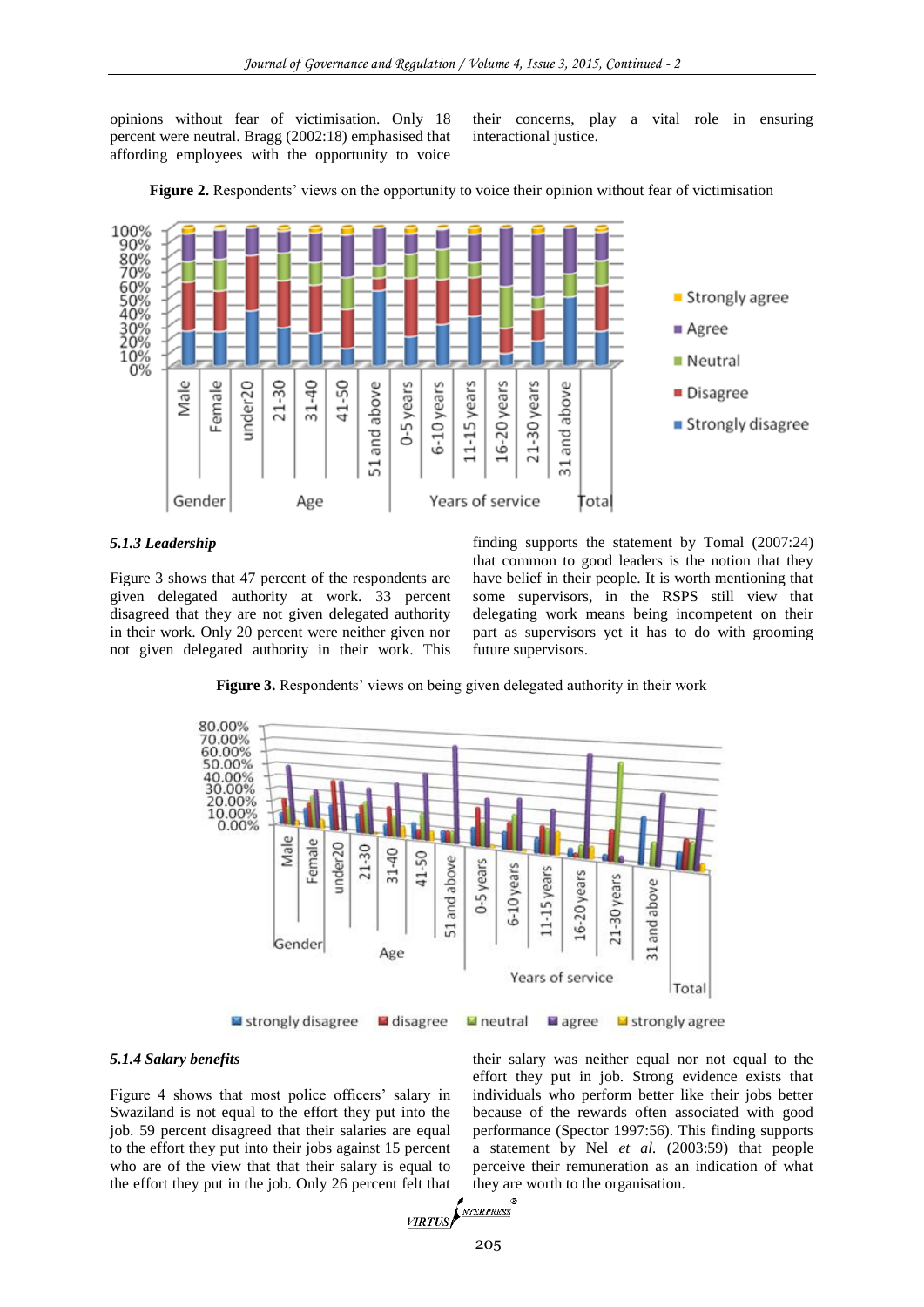

**Figure 4.** Respondents' views on their salary equality to the effort they put on the job

#### *5.1.5 Recognition*

The results on Figure 5 reflect that most police officers in Swaziland receive recognition from their supervisors for a job well done. A total of 52 percent of the respondents agreed that they receive recognition from their supervisors for a job well done against 27 percent who disagreed. Only 21 percent neither received recognition nor not from their supervisors for a job well done. This finding supports Kamstra (2005:48) that acknowledgement can be given through praise, encouragement, promotion or rise in payment. Recognition includes praise for a job well done and directs feedback on the results of one's work from customers and from the work itself (Hollyforde and Whiddett 2005:105).



**Figure 5.** Respondents' views on receiving recognition from their supervisors for a job well done

#### *5.1.6 Advancement / Promotions*

The results in Figure 6 present that the RSPS promotions are not based on ability. 63 percent disagreed that promotions are based on ability against 12 percent that agreed that promotions are based on ability. Only 25 percent neither agreed nor disagreed. This is reinforced by statement by Cummings and Worley (2001:216) that employees must be able to see the connection between good performance and promotion.

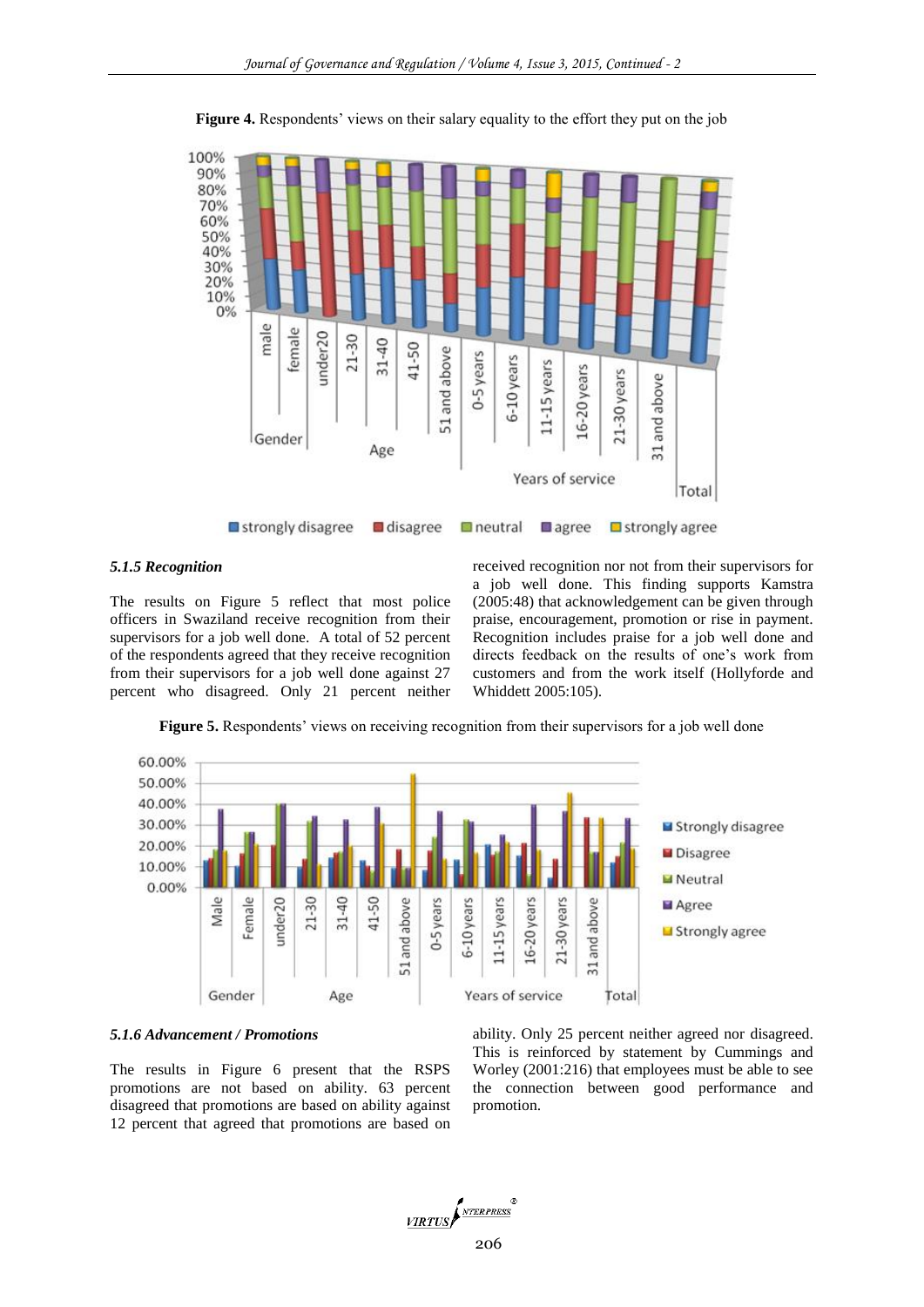



## *5.1.7 Achievement*

The results in Figure 7 reflect that, in Swaziland, most police officers are respected in their communities. 86 percent agreed that they are respected as police officers in their communities against 4 percent who disagreed that they are respected as police officers in their community. Only 10 percent were neither respected nor disrespected as police officers in their communities. This finding is in support of Martins and Von der Ohe (2003:46) that respect for each other should prevail at the workplace since respect results in peace and harmony that affects the police officers' job satisfaction positively.







The results in Figure 8 reflect that, in Swaziland, most police officers have inadequate safety and security measures in place to protect them. 54 percent disagreed that there are adequate safety and security measures in place to protect them against 26 percent who are of the view that there are adequate safety and security measures in place to protect them. Only 20 percent felt that measures were neither adequate nor inadequate. This finding is in support of Tomal (2007:31) that the feeling of security/insecurity is rooted in the basic level of safety and security, as defined by Maslow, in his model of hierarchy of needs.

### *5.1.9 Responsibility*

The results in Figure 9 show that, in Swaziland, most police officers are responsible for planning their work. 53 percent agreed that they are responsible for planning their work against 34 percent who disagree that they are responsible for planning their work. Only 13 percent were neither responsible nor not responsible for planning their work. This is reinforced by Martins and Von der Ohe (2003:47) that responsibility is the feeling of being one's own boss and not having to have one's decisions double checked and this enhances one's job satisfaction.

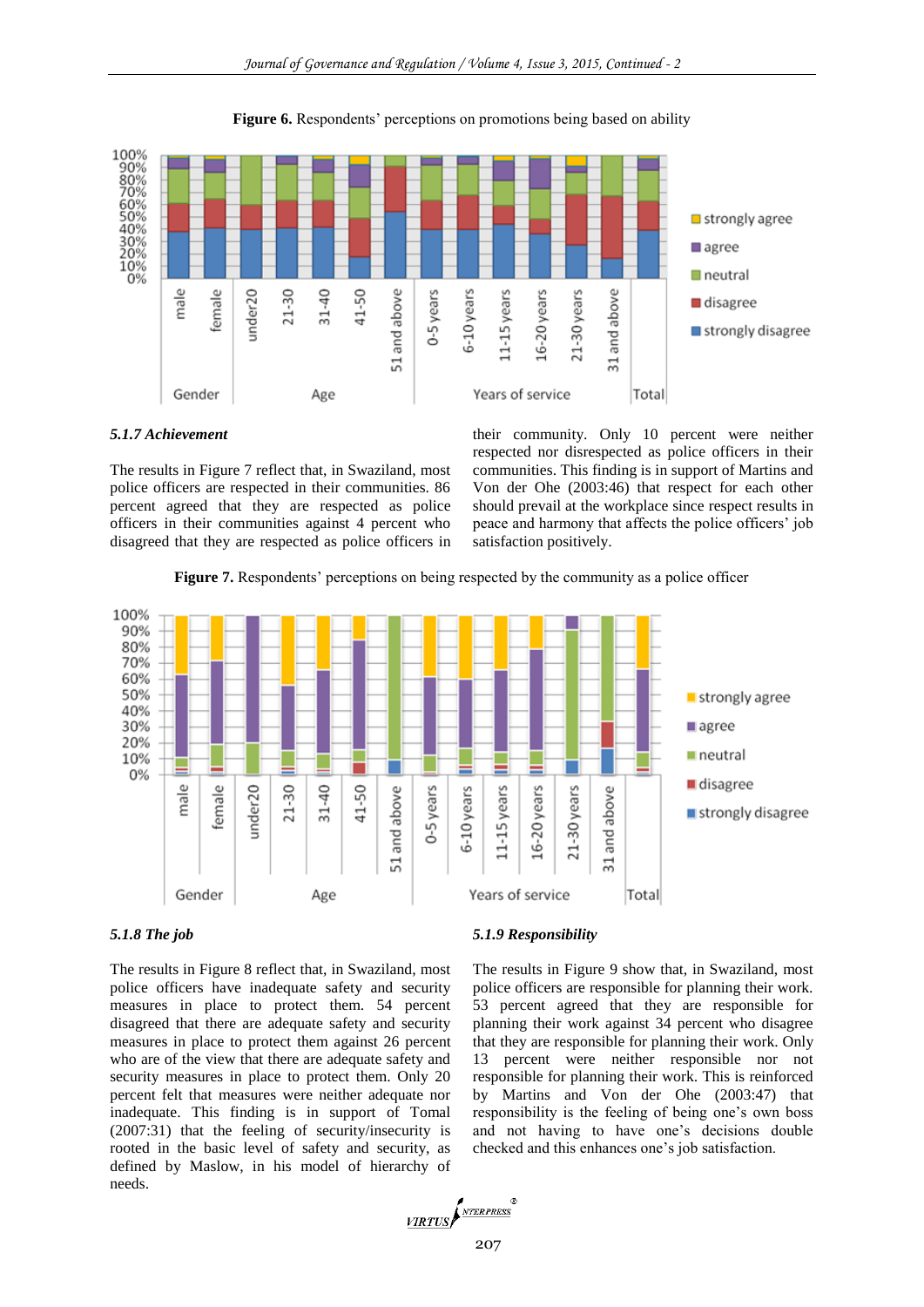

**Figure 8.** Respondents' perceptions on adequate safety and security measures in place to protect them

**Figure 9.** Respondents' views on being responsible for planning their work







#### *5.1.10 Job security*

The results on Figure 10 shows that, in Swaziland, the police profession have a secure future. 61 percent agreed that their job provides for a secure future against 18 percent who disagreed that their job provides for a secure future. Only 21 percent neither agreed nor disagreed. This is reinforced by De Bruyn, Letsholo, Marota, Van de Linde and Roothman, (2007:306) that employees, including police officers, cannot render their best performance unless they feel secure.

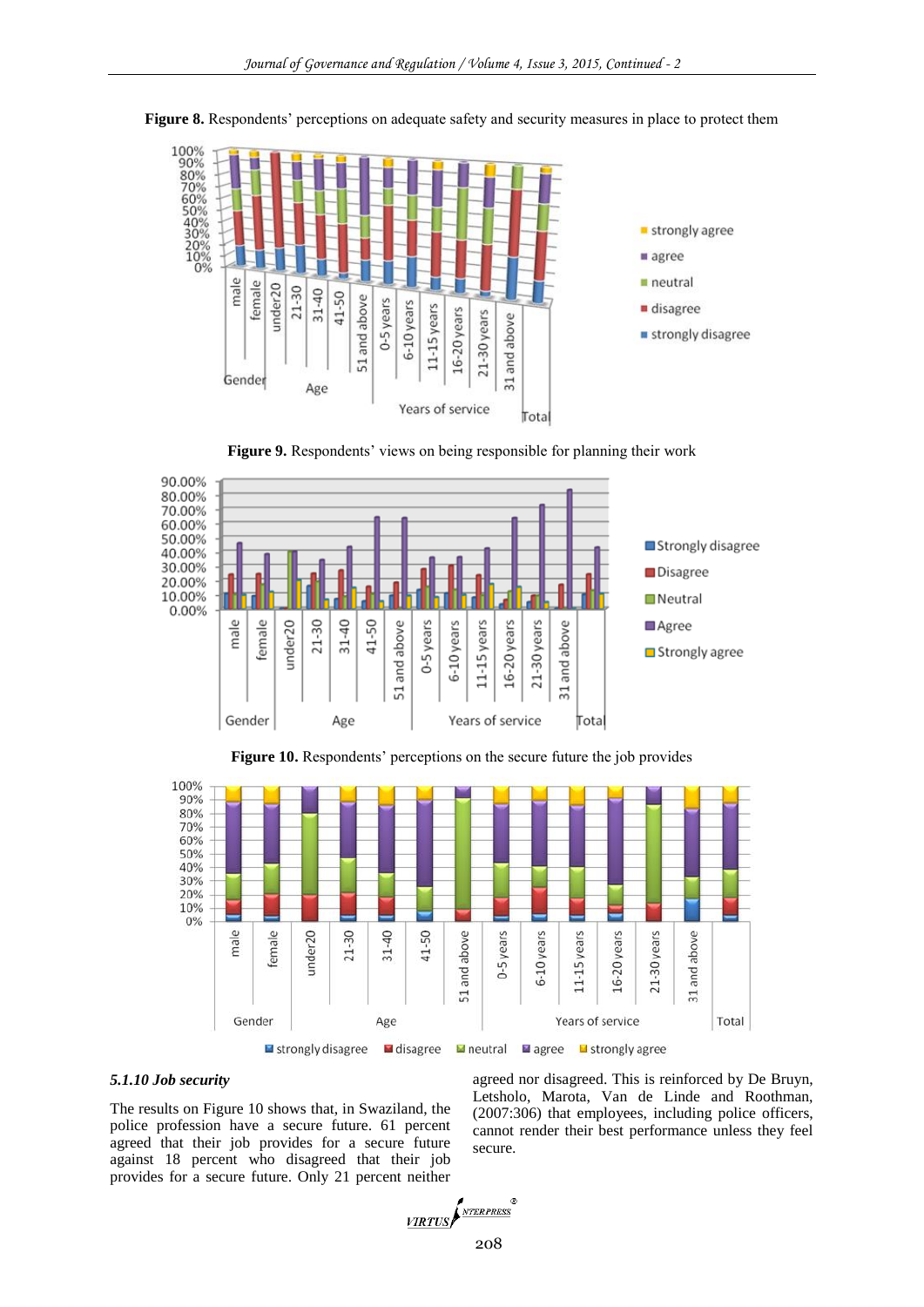## *5.2 Qualitative Analysis*

## *5.2.1 Working conditions*

This was taken from the focus group quotes;

*"The physical working conditions are not good we are exposed to danger and we live on a sharing basis regardless of having a long service but as long as you occupy a junior rank you will share until you reach retirement at the age of 60 years";* 

The senior officers interviewed as they are not sharing accommodation expressed that working conditions *"are fine except that there are some structures which are old but the working conditions are fine we receive free water and only pay electricity bills."* A retired senior officer had this to say about working conditions *"It was good. Only to understand the culture of the organisation";* and

In conclusion, the focus group was in agreement that the physical working conditions are good and there is room for improvement. They concluded that police officers are better taken care off as compared to other government departments.

#### *5.2.2 Work relationship*

Regarding interpersonal relationship at work, most respondents alluded to fact that the RSPS is a disciplined organisation where respect is not negotiable and they ensured that they maintain good interpersonal relationship at work. The focus group stated that although communication channels are slightly improving in the RSPS but there is still fear of victimization for voicing a personal opinion. In conclusion, a majority of the police officers maintain good interpersonal relationship and they do not have the opportunity to voice their opinions without fear of victimization.

## *5.2.3 Leadership*

The respondents stated that they are not given delegated authority in their work and their supervisors lack good leadership skills. In conclusion, most police officers stated that they are given delegated authority in their work after their abilities are taken into consideration.

# *5.2.4 Salary benefits*

A retired senior officer summed up the issue of salary and allowances by saying that *"It was good as long as you climbed the ladder or ranks".* In conclusion, the respondents stated that salaries are not equal to the effort they put into the job and the allowances are very low.

#### *5.2.5 Recognition*

It is indeed beyond doubt that police officers in Swaziland receive recognition from supervisors for a job well done. The police officers in Swaziland are not adequately recognised for their services.

#### *5.2.6 Advancement*

However, the focus group agreed that "*despite the wide hierarchy in the RSPS there is a growing trend in the RSPS of recruiting university graduates who then receive instant promotions in favour of long serving and dedicated officers who possess the same qualifications with them and there is no clear promotion policy*". They respondents felt that promotions are not based on ability. The focus group mentioned that there is no clear promotion policy in the RSPS.

#### *5.2.7 Achievement*

The respondents felt that they are given respect by their colleagues and by the community since they became police officers. They are proud being in the RSPS as the focus group clarified that being a police officer is a calling and a pride to protect the nation.

## *5.2.8 The job*

The respondents all agreed that the demands of the police job are too much such that they do not have enough rest or sleep and they also work during public holidays. The job has clear achievable goals and standards. They agreed that there is clear description of what is expected from them. They are concerned about lack of adequate safety and security measures to protect them.

#### *5.2.9 Responsibility*

The respondents agreed that there is monitoring of their responsibilities to ensure that they do their work very well. The interviewees stated that appraisals "*are rare as are done once a year not unless you are on the wrong side of the law that's when you are called*". Police responsibilities are closely monitored. The respondents agreed that each employee is responsible for planning his or her work.

#### *5.2.10 Job security*

Most of the respondents agreed that the police profession has job security as it is permanent and pensionable. There are no chances of retrenchments as more police officers are needed to reduce the crime rate in Swaziland.

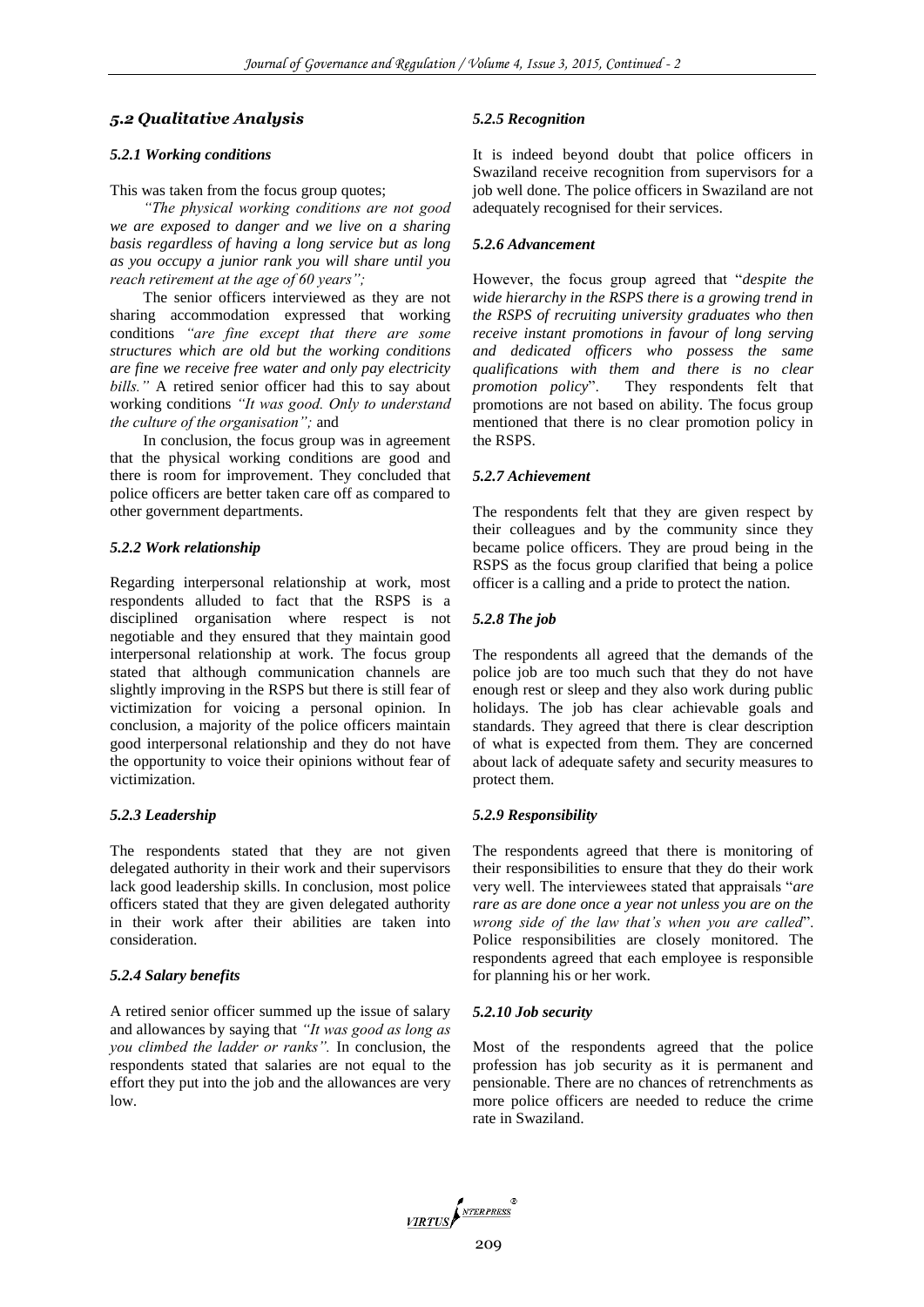# **6 Conclusion**

The study has met its primary objectives in examining the factors that influence job satisfaction in the RSPS. In terms of the results, it is clear that the RSPS needs to prioritize or enhance these factors at the workplace so that employees can be satisfied. What organizations and managers can do is provide the environment, support and resources that impact on the motivation of individuals (Hollyforde and Whiddett 2005:7). This can be in the form of providing the rewards, working conditions, systems and processes, learning opportunities, encouragement, and so on, that maximize the chances that employees will be satisfied and give their best to the organization. This statement is supported by the finding that 91 percent of the respondents are willing to put in a great deal of effort beyond what is normally expected in order to make the RSPS successful. Being a police officer is a calling more than being a profession as despite the current challenges faced by many police officers in RSPS but they are still willing to put more effort to make the RSPS successful other than to change camps or jobs.

The study achieved was able to unearth the factors that affect job satisfaction in the RSPS. The factors are: poor allowances and salaries, sharing of accommodation, lack of prompt feedback, fear of victimization after voicing a personal opinion, lack of a promotion policy or biasness in promotions, inadequate safety and security measures and unfair treatment. The RSPS should consider to urgently address these factors as they have an impact in the performance of police officers. This will ensure that the RSPS is on the right path towards being a successful partner in achieving the nation's vision of 'first world status' by year 2022. The RSPS needs a paradigm shift that will make sure that they begin to meet the set government performance targets regarding crime reduction. Much attention must be paid on the results of the study to resolve the under – performance and dissatisfaction of police officers in the RSPS.

## **References**

- 1. Armstrong, M. 1990. A Handbook of Human Resource Management. London: Kogan Page Ltd.
- 2. Arnold, H.J. and Feldman, D.C. 1996. Organisational Behaviour. New York: McGraw Hill.
- 3. Baron, A.R. and Greenberg, J. 2003. Behaviour in Organisations: Understanding and Managing the Human Side of Work. 8th ed. Canada: Prentice-Hall.
- 4. Botha, N.J. 2000. Supervision and Consultation in Social Work. 1st ed. Bloemfontein: Drufoma.
- 5. Bragg, T. 2002. Improve employee commitment. Industrial Management, 44(4):18-21.
- 6. Chelladurai, P. 2006. Human Resource Management in Sport and Recreation. Melbourne: Human Kinetics.
- 7. Chung, K.H. 1977. Motivational Theories and Practices. USA: Columbus.
- 8. Cummings, T.G. and Worley, C.G. 2001.
- 9. Essentials of organisational development and change. Canada: South West College Publishing, Thomson Learning.
- 10. De Bruyn, P.P., Letsholo, A.K., Marota, P., Van de Linde, A.H. and Roothman, J. 2007. Induction guide for school management teams – North West Department of Education. Mmabatho: Vision Press.
- 11. Gerber, P.D., Nel, P.S. and Van Dyk, P.S. 1998. Human Resource Management. Johannesburg: International Thomson Publishing.
- 12. Gibson, J.L., Ivancevich, J.M. and Donnelly, J.H. JR. 1994. Organisations: Behaviour, Structure, Processes. 8th ed. International Student Edition. New York: Richard D. Irwin.
- Gibson, J.L., Ivancevich, J.M. and Donnelly, J.H. JR. 2000. Organisations: Behaviour, Structure, Processes. 10th ed. International Student Edition. New York: Mc Graw-Hill.
- 14. Gibson, J.L., Ivancevich, J.M., Donnelly, J.H. JR. and Konopaske, R. 2003. Organisations: Behaviour, Structure, Processes. 11th ed. International Student Edition. New York: Richard D. Irwin.
- 15. Gruneberg, M. 1979. Understanding job satisfaction. London: Macmillan Press Ltd.
- 16. Hollyforde, S. and Whiddett, S. 2002. The Motivation Handbook. London: CIPD.
- 17. Hollyforde, S. and Whiddett, S. 2005. The Motivation Handbook. Developing Practice. Mumbai: Jaico Publishing House.
- 18. Hullis-Turner, S. 1999. Motivation in Conradie, C (Ed). Communication N5/N6. Sandton Heineman Higher and Further Education (Pty) Ltd.
- 19. Ivancevich, J.M. and Matteson, M.T. 2002. Organisational Behaviour and Management. 6th ed. New York: McGraw-Hill.
- 20. Kamstra, R. 2005. Factors which influence the job satisfaction of female educators in secondary schools. M.Ed, North-West University.
- 21. Luthans, F. 1998. Organizational behaviour. 8th ed. Chicago: Mosby.
- 22. Luthans, F. 2002. Organisational behaviour. 9th ed. New York: McGraw-Hill.
- 23. Martin, N. and Von der Ohe, H. 2003. Organisational climate measurement –new and emerging dimensions during a period of transformation. South African journal of labour relations, 27(3 and 4):41-59.
- 24. Marriner-Tomey, A. 1996. Guide to Nursing Management and Leadership. 5th ed. Chicago: Mobsy.
- 25. Moomaw, W. and Pearson, L.C. 2005. The relationship between teacher autonomy and stress, work satisfaction, empowerment, and professionalism. Educational Research Quarterly, 29(1):37-49.
- 26. Morrison, M. 1993. Professional Skills for Leadership: Foundations of a Successful Career. London: Mosby.
- 27. Muller, M. 1993. Nursing Dynamics. 1st ed. Sandston: Heinemann Higher and Further Education (Pty) Ltd.
- 28. Muller, M. 2001. Nursing Dynamics. 3rd ed. Sandston: Heinemann Higher and Further Education (Pty) Ltd.
- 29. Nel, P.S., Gerber, P.D., Van Dyk, P.S., Haasbroek, G.D., Schultz, H.B., Sono, T., and Werner, A. 2001. Human Resource Management. 5th ed. Cape Town: Oxford University Press.
- 30. Nel, P.S., Gerber, P.D., Van Dyk, P.S., Haasbroek, G.D., Schultz, H.B., Sono, T. and Werner, A. 2003. Human Resource Management. Cape Town: Oxford University Press Southern Africa.

VIRTUS